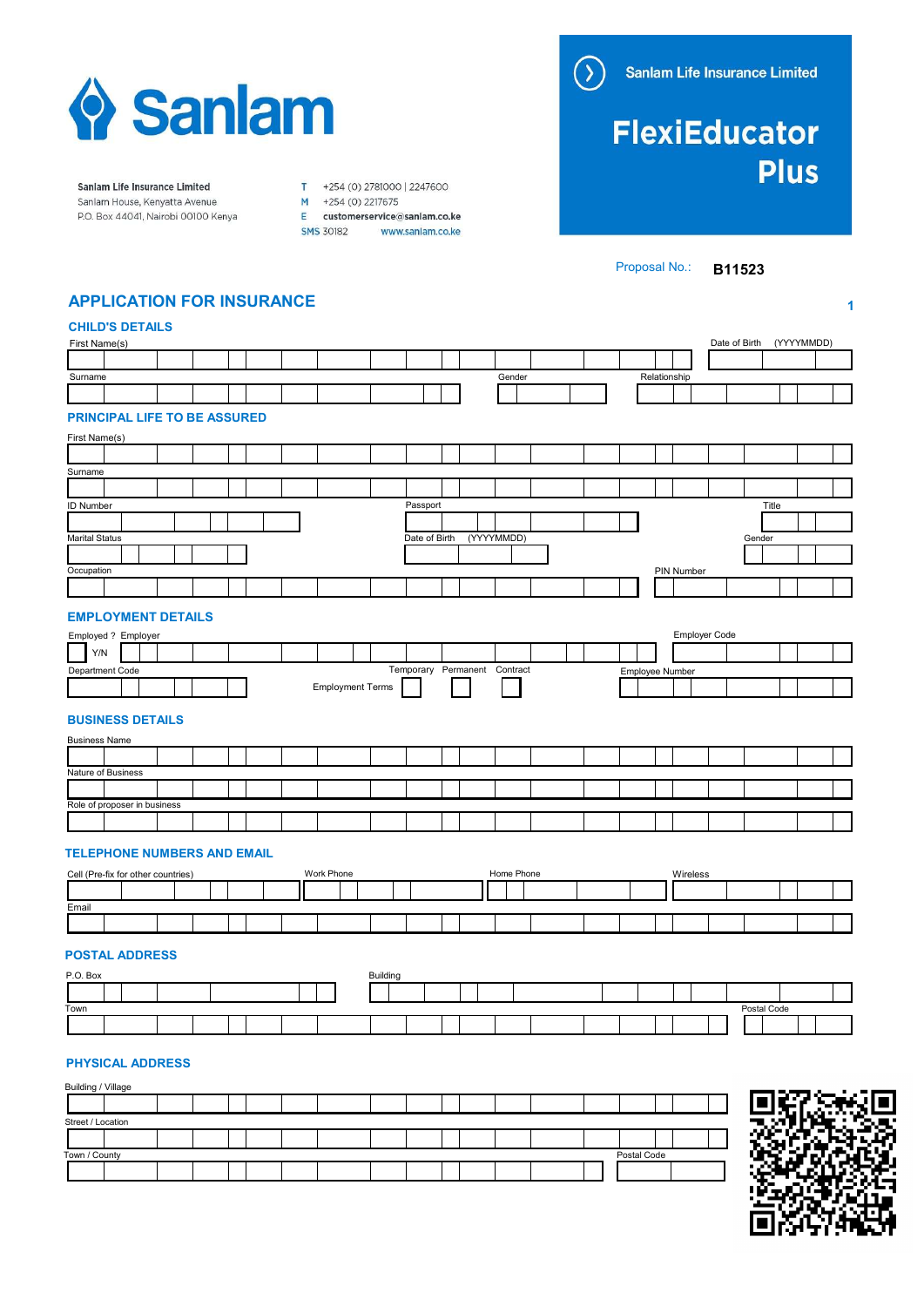| <b>Proposal Number:</b><br>1 1 5 2 3<br>B                                                                                                                                                                                                                                                                  | 2   |
|------------------------------------------------------------------------------------------------------------------------------------------------------------------------------------------------------------------------------------------------------------------------------------------------------------|-----|
| STATEMENT OF HEALTH OF THE LIFE ASSURED                                                                                                                                                                                                                                                                    |     |
| This section covers your medical history. Please read the following questions and provide as much information as possible.                                                                                                                                                                                 | Y/N |
| 1. Has an application for life, sickness, disability or critical illness insurance on your life ever been declined, deferred withdrawn or accepted<br>with a loading or exclusion?                                                                                                                         |     |
| 2. Have you ever claimed any benefit from sickness, disability, critical illness or accident policies?                                                                                                                                                                                                     |     |
| 3. Have you in the last 5 years: consulted any medical professionals; had medical examinations and/or special investigations<br>(including blood tests); taken medication or received medical treatment; been hospitalised or received medical advice to<br>alter or discontinue your alcohol consumption? |     |
| 4. Have you, in the last 5 years, suffered from or been diagnosed with any form of: (Tick appropriately)                                                                                                                                                                                                   |     |
| blindness, hearing or speech problems                                                                                                                                                                                                                                                                      |     |
| asthma, tuberculosis, chronic cough                                                                                                                                                                                                                                                                        |     |
| heart attack, heart disease or disorder, high blood pressure, raised cholestorol                                                                                                                                                                                                                           |     |
| diabetes, stroke                                                                                                                                                                                                                                                                                           |     |
| cancer, tumours (state of benign or malignant)                                                                                                                                                                                                                                                             |     |
| kidney disease, blood or protein in the urine                                                                                                                                                                                                                                                              |     |
| HIV/AIDS or HIV/AIDS related conditions, Sexually Transmitted Diseases (STDs)                                                                                                                                                                                                                              |     |
| psychological problems or disability                                                                                                                                                                                                                                                                       |     |
| body or limb defects, paralysis, physical disability                                                                                                                                                                                                                                                       |     |
| any condition other than colds, flu or other minor, curable ailments                                                                                                                                                                                                                                       |     |
| 5. Are you currently experiencing health-related symptoms or do you intend to seek medical advice or testing for<br>any condition other than colds, flu or other minor, curable ailments in the next 6 months?                                                                                             | Y/N |
| Ft<br>Ins<br>Kg's<br>What is your weight?<br>6. What is your height?                                                                                                                                                                                                                                       |     |
| Is your weight<br>Stationary?<br>Increasing?<br>Decreasing?                                                                                                                                                                                                                                                |     |
| 7. If you answered 'yes' to any of the questions, please give full details in the table below indicating:-<br>Nature of complaint or symptoms, Type of treatment or medication, Date of first symptoms or diagnosis, Date of last symptoms,<br>Name and telephone number of attending doctor               |     |
| You may use additional Paper for more information<br>You are required to tell us anything that you may know about your health that may affect our decision to insure you. If you do not<br>provide this information you may not be able to claim the risk benefits under this policy.                      |     |

Please use the space below to provide such information

### You may use additional Paper for more information

I declare that the information I have given above is correct and a true representation of my medical history. I understand that any medical history not mentioned may invalidate the application for life assurance or a claim.



Date (YYYYMMDD)

Name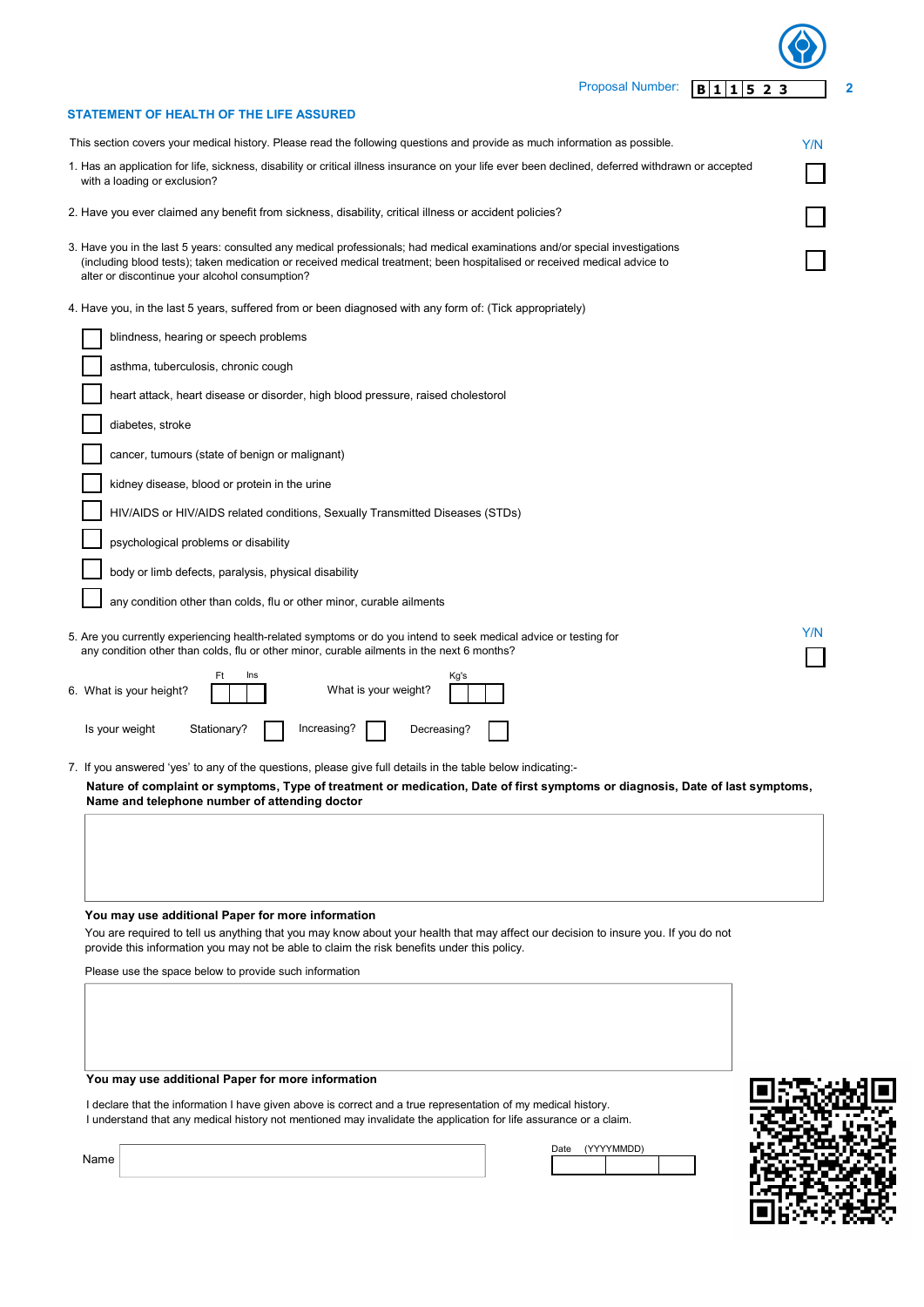

## FINANCIAL QUESTIONAIRE

| Monthly Income                                                                                                         |                                                                                               | Weekly Income                    |           | Source of Income         |                 |  |                 |  |                     |      |  |
|------------------------------------------------------------------------------------------------------------------------|-----------------------------------------------------------------------------------------------|----------------------------------|-----------|--------------------------|-----------------|--|-----------------|--|---------------------|------|--|
|                                                                                                                        |                                                                                               |                                  |           |                          |                 |  |                 |  |                     |      |  |
| OCCUPATIONAL AND RECREATIONAL HAZARDS                                                                                  |                                                                                               |                                  |           |                          |                 |  |                 |  |                     |      |  |
|                                                                                                                        | Do you have any intentions of: (where the answer is YES, please give details)                 |                                  |           |                          |                 |  | Y/N             |  |                     |      |  |
|                                                                                                                        | - Changing the nature of your occupation?                                                     |                                  |           |                          |                 |  |                 |  |                     |      |  |
| - Engaging in hazardous occupation? (e.g. working with machinery or electricity)                                       |                                                                                               |                                  |           |                          |                 |  |                 |  |                     |      |  |
|                                                                                                                        | - Engaging in hazardous sports or pastime?(e.g. hangliding, sky diving, mining etc)           |                                  |           |                          |                 |  |                 |  |                     |      |  |
| - Engaging in naval, military or air services?                                                                         |                                                                                               |                                  |           |                          |                 |  |                 |  |                     |      |  |
|                                                                                                                        | - Flying other than as a fare paying passenger by a recognised airline on scheduled in routes |                                  |           |                          |                 |  |                 |  |                     |      |  |
| <b>INSURANCE HISTORY</b>                                                                                               |                                                                                               |                                  |           |                          |                 |  | Y/N             |  |                     |      |  |
| Has any proposal on your life ever been made, or is now being made (excluding this application)? If YES, please state: |                                                                                               |                                  |           |                          |                 |  |                 |  |                     |      |  |
| Name of the Insurer(s)                                                                                                 |                                                                                               |                                  |           |                          |                 |  |                 |  |                     |      |  |
|                                                                                                                        |                                                                                               |                                  |           |                          |                 |  |                 |  |                     |      |  |
| Date of proposal                                                                                                       | Sum assured                                                                                   |                                  |           |                          |                 |  |                 |  |                     |      |  |
|                                                                                                                        |                                                                                               |                                  |           |                          |                 |  |                 |  |                     |      |  |
| Was it accepted at:                                                                                                    | Ordinary terms                                                                                | Declined or<br>Loaded            |           | Postponed                |                 |  | Special premium |  |                     |      |  |
| <b>Status</b>                                                                                                          | Matured/In force/Lapsed/Surrender/Cancelled/Other                                             |                                  |           |                          |                 |  |                 |  |                     |      |  |
| <b>PLAN DETAILS</b>                                                                                                    |                                                                                               |                                  |           |                          |                 |  |                 |  |                     |      |  |
| <b>PAYMENT METHOD</b>                                                                                                  | Check-off                                                                                     |                                  |           | Banker's Order           |                 |  |                 |  |                     | FOS/ |  |
|                                                                                                                        |                                                                                               | <b>Direct Debit instructions</b> |           |                          |                 |  | Cheques         |  |                     |      |  |
| PREMIUM PAYMENT FREQUENCY                                                                                              | Monthly                                                                                       |                                  | Quarterly |                          | Semi Annually   |  | Annually        |  |                     |      |  |
| PREMIUM CALCULATOR                                                                                                     |                                                                                               |                                  |           |                          |                 |  |                 |  |                     |      |  |
| ANB<br>Term                                                                                                            | Rate                                                                                          | Sum Assured                      |           |                          | Monthly Premium |  |                 |  | Non Monthly Premium |      |  |
|                                                                                                                        |                                                                                               |                                  |           |                          |                 |  |                 |  |                     |      |  |
| DISCOUNT ON NON-MONTHLY                                                                                                | 4%                                                                                            | 6%<br>8%                         |           |                          |                 |  |                 |  |                     |      |  |
| <b>SUB TOTAL</b>                                                                                                       |                                                                                               |                                  |           |                          |                 |  |                 |  |                     |      |  |
| POLICY FEE                                                                                                             |                                                                                               |                                  |           | $\overline{\phantom{0}}$ |                 |  |                 |  |                     |      |  |
| <b>SUB TOTAL</b>                                                                                                       |                                                                                               |                                  |           | Ξ                        |                 |  |                 |  |                     |      |  |
|                                                                                                                        | 0.25 % POLICYHOLDERS' COMPENSATION FUND LEVY                                                  |                                  |           |                          |                 |  |                 |  |                     |      |  |
| <b>TOTAL PREMIUM DUE</b>                                                                                               |                                                                                               |                                  |           | Ξ                        |                 |  |                 |  |                     |      |  |
| <b>TERM IN WORDS</b>                                                                                                   |                                                                                               |                                  |           |                          |                 |  |                 |  |                     |      |  |

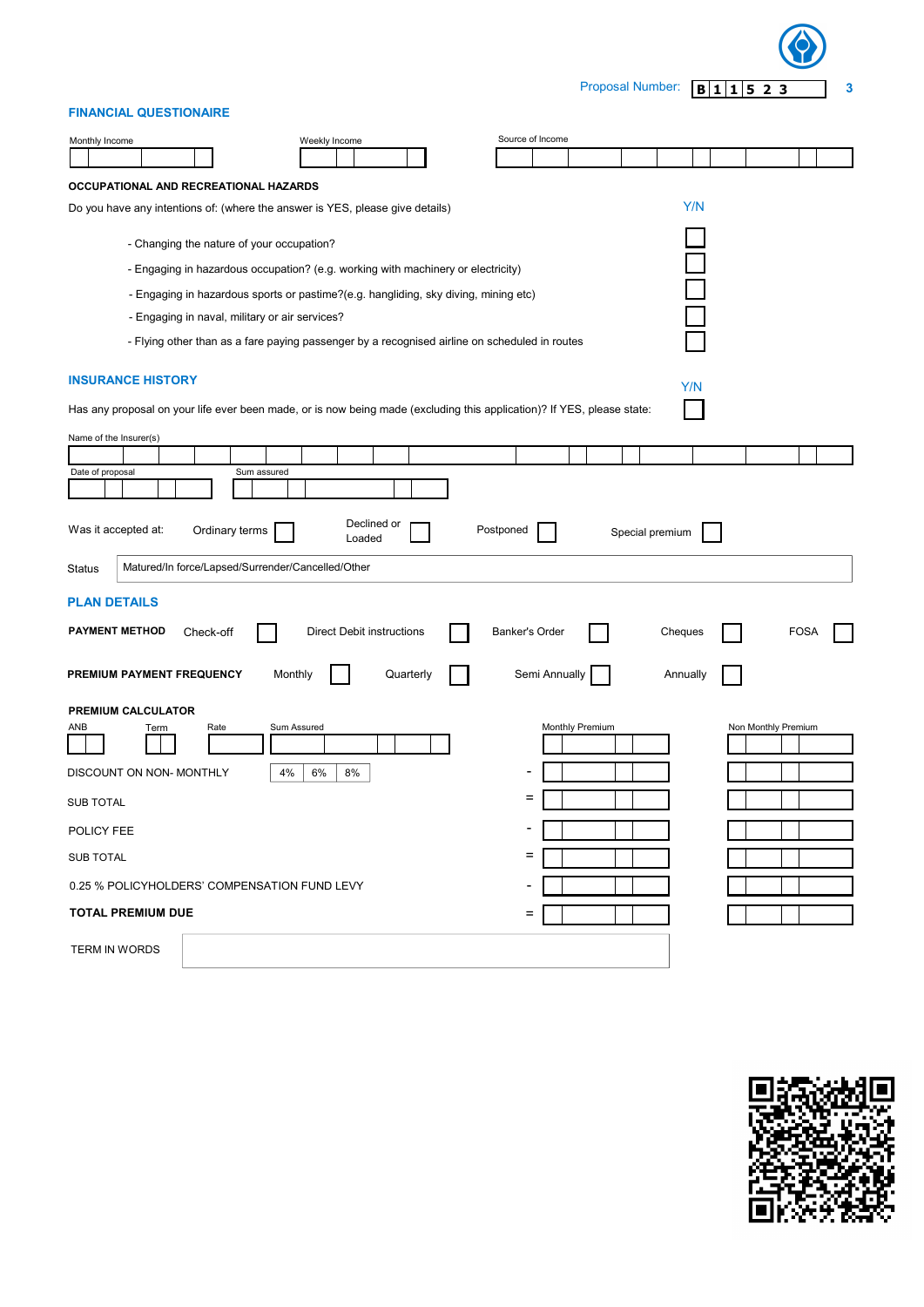Proposal Number: **B 1 1 5 2 3** 4

#### GUARDIAN (for minor beneficiaries)

| <b>First Names</b>                                                       |                                                                                                          |                                                                                                                                                                                                                                                                   |       |                         |                                    |             |     |                       | Date of Birth (YYYYMMDD)                 |  |  |
|--------------------------------------------------------------------------|----------------------------------------------------------------------------------------------------------|-------------------------------------------------------------------------------------------------------------------------------------------------------------------------------------------------------------------------------------------------------------------|-------|-------------------------|------------------------------------|-------------|-----|-----------------------|------------------------------------------|--|--|
|                                                                          |                                                                                                          |                                                                                                                                                                                                                                                                   |       |                         |                                    |             |     |                       |                                          |  |  |
| Surname                                                                  |                                                                                                          |                                                                                                                                                                                                                                                                   |       |                         |                                    |             |     |                       | Gender                                   |  |  |
| <b>ID Number</b>                                                         |                                                                                                          |                                                                                                                                                                                                                                                                   | Title |                         | Cell (Pre-fix for other countries) |             |     | Relationship to minor |                                          |  |  |
|                                                                          |                                                                                                          |                                                                                                                                                                                                                                                                   |       |                         |                                    |             |     |                       |                                          |  |  |
| How would you like to receive your statement/Policy document? (Tick one) |                                                                                                          |                                                                                                                                                                                                                                                                   |       |                         |                                    |             |     |                       |                                          |  |  |
| Postal Address                                                           |                                                                                                          | Email                                                                                                                                                                                                                                                             |       | <b>Physical Address</b> |                                    |             |     |                       |                                          |  |  |
|                                                                          | <b>DISCLOSURE CHECKLIST - AGENT</b>                                                                      |                                                                                                                                                                                                                                                                   |       |                         |                                    |             |     |                       |                                          |  |  |
|                                                                          |                                                                                                          | The policyholder has the right to the following information. Kindly confirm that this has been provided.                                                                                                                                                          |       |                         |                                    |             |     |                       |                                          |  |  |
|                                                                          |                                                                                                          | AGENT STATUS (Please enter your "Y" for yes or "N" for no)                                                                                                                                                                                                        |       |                         |                                    |             |     |                       |                                          |  |  |
|                                                                          | (a) Your full name and title?<br>(c) Telephone and email contact details?                                | 1. Have you provided the following information to the policyholder<br>(b) Office details (physical and postal address)?                                                                                                                                           |       |                         |                                    |             | Y/N |                       |                                          |  |  |
| <b>ADVICE</b>                                                            |                                                                                                          |                                                                                                                                                                                                                                                                   |       |                         |                                    |             |     |                       |                                          |  |  |
|                                                                          |                                                                                                          | 1. (a) Have you taken the circumstances of the policyholder into account inorder to satisfy their financial needs<br>(b) Have you done a sufficient needs analysis?                                                                                               |       |                         |                                    |             |     |                       |                                          |  |  |
| (b) The premium?                                                         | (a) Name and type of policy?<br>(e) The 28-day cooling-off period?<br>(f) Claims notification procedure? | 2. Have you disclosed the following information to the policyholder:<br>(c) Type, exent and limitations of benefits?<br>(d) That commission is payable on this policy and answered any commission-related questions?<br>(g) Cancellation procedure and surrender? |       |                         |                                    |             |     |                       |                                          |  |  |
| <b>APPLICATION STAGE</b>                                                 |                                                                                                          |                                                                                                                                                                                                                                                                   |       |                         |                                    |             |     |                       |                                          |  |  |
|                                                                          |                                                                                                          | 1. Is the policyholder satisfied with the advice and disclosure that you have given?<br>2. Has the policyholder completed and signed the application form?                                                                                                        |       |                         |                                    |             |     |                       |                                          |  |  |
| <b>NEW BUSINESS RATER</b>                                                |                                                                                                          |                                                                                                                                                                                                                                                                   |       |                         |                                    |             |     |                       |                                          |  |  |
|                                                                          | A. Gross Regular/Basic Earnings                                                                          |                                                                                                                                                                                                                                                                   |       |                         |                                    | <b>KShs</b> |     |                       |                                          |  |  |
|                                                                          | <b>B. Total Existing Deductions</b>                                                                      |                                                                                                                                                                                                                                                                   |       |                         |                                    | <b>KShs</b> |     |                       |                                          |  |  |
|                                                                          | C. Premium for New Policy                                                                                |                                                                                                                                                                                                                                                                   |       |                         |                                    | <b>KShs</b> |     |                       |                                          |  |  |
|                                                                          | D. Total Deductions $(B + C)$                                                                            |                                                                                                                                                                                                                                                                   |       |                         |                                    | <b>KShs</b> |     |                       |                                          |  |  |
| E. New Net Earnings                                                      |                                                                                                          |                                                                                                                                                                                                                                                                   |       |                         |                                    | <b>KShs</b> |     |                       |                                          |  |  |
| F. 1/3 of A                                                              |                                                                                                          |                                                                                                                                                                                                                                                                   |       |                         |                                    | <b>KShs</b> |     |                       |                                          |  |  |
| G. Test: Is E>F                                                          |                                                                                                          |                                                                                                                                                                                                                                                                   |       |                         |                                    | Yes No      |     |                       | If no, the application does not qualify. |  |  |